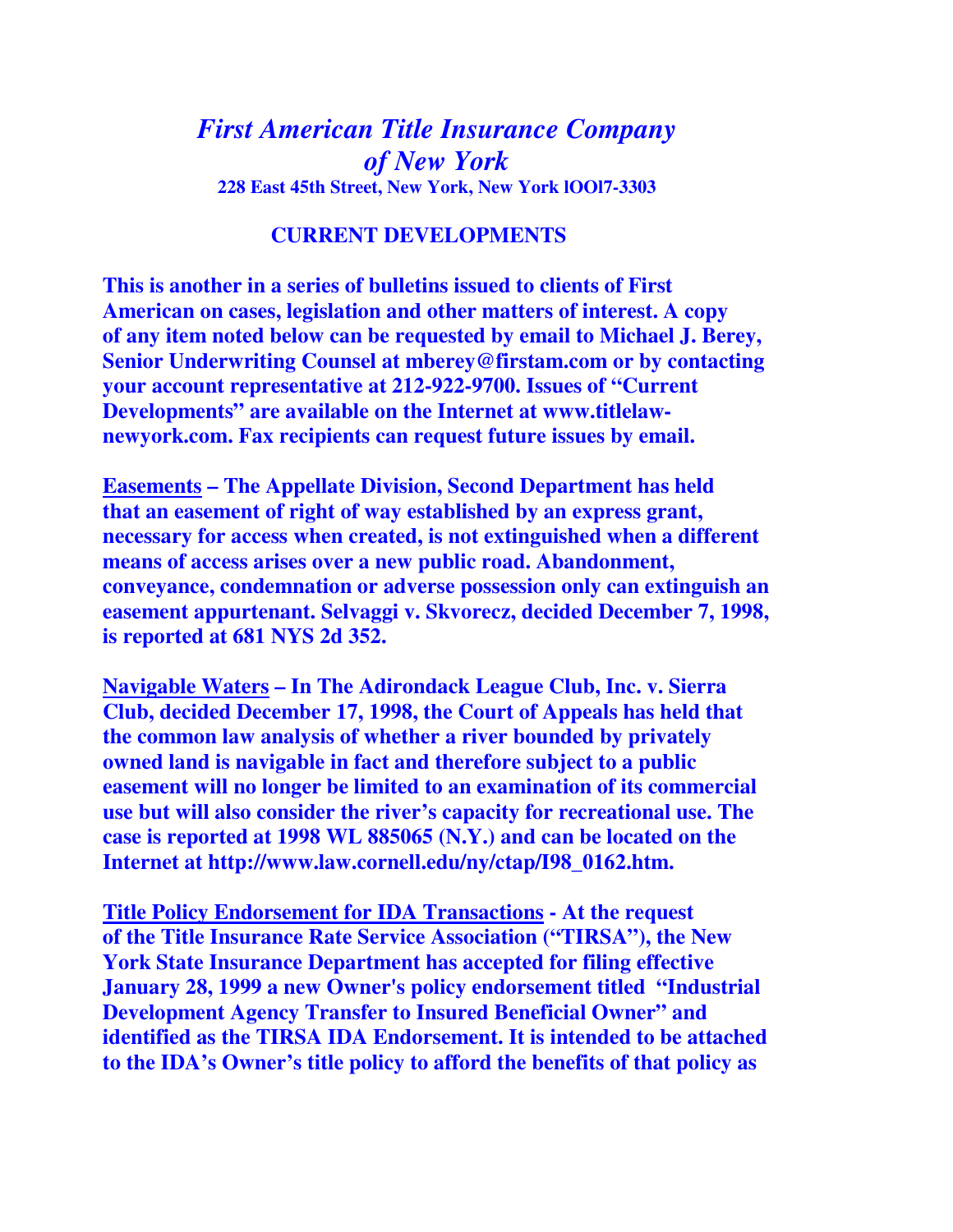**of its original date to the IDA's grantee. For the endorsement to issue, the grantee must be either the grantor of the deed that conveyed title to the IDA, or that grantor's nominee.** 

**The person or entity that conveys to an IDA often takes back a leasehold estate that is insured by a title policy. The TIRSA IDA Endorsement may obviate the need to obtain a new Owner's Policy when the lessee-beneficial owner takes a reconveyance of the fee title from the IDA. The charge for this Endorsement is \$25.00.** 

**The TIRSA IDA Endorsement reads as follows:** 

**"It having been represented to the Company that \_\_\_\_\_\_\_\_\_\_\_\_\_\_\_, being the grantor or the nominee of the grantor of the premises described in Schedule A of this Policy in a deed to the** <br>**a Industrial Development Agency ("IDA"), is the grantee of a deed from the IDA, the Company hereby extends to \_\_\_\_\_\_\_\_\_\_\_, the benefits of the above-referenced Policy, subject to the conditions and stipulations of the said Policy, exclusions from coverage and exceptions to title as of the Policy's original date, without liability to the Company as to the validity, form, sufficiency and method of transfer of title of the premises from the IDA.** 

**"This endorsement is made a part of the Policy and is subject to all of the terms and provisions thereof and of any other endorsements thereto. Except to the extent expressly stated, it neither modifies any of the terms and provisions of the Policy and any other endorsements, nor does it extend the effective date of the Policy and any other endorsements, nor does it increase the face amount thereof".** 

**Title Policy Continuation of Liability – "Continuation of Insurance" provisions for the TIRSA Rate Manual has been accepted for filing by the New York State Insurance Department. New Section 32 of the Manual will apply only to Owner's policies of title insurance issued on and after January 28, 1999.**